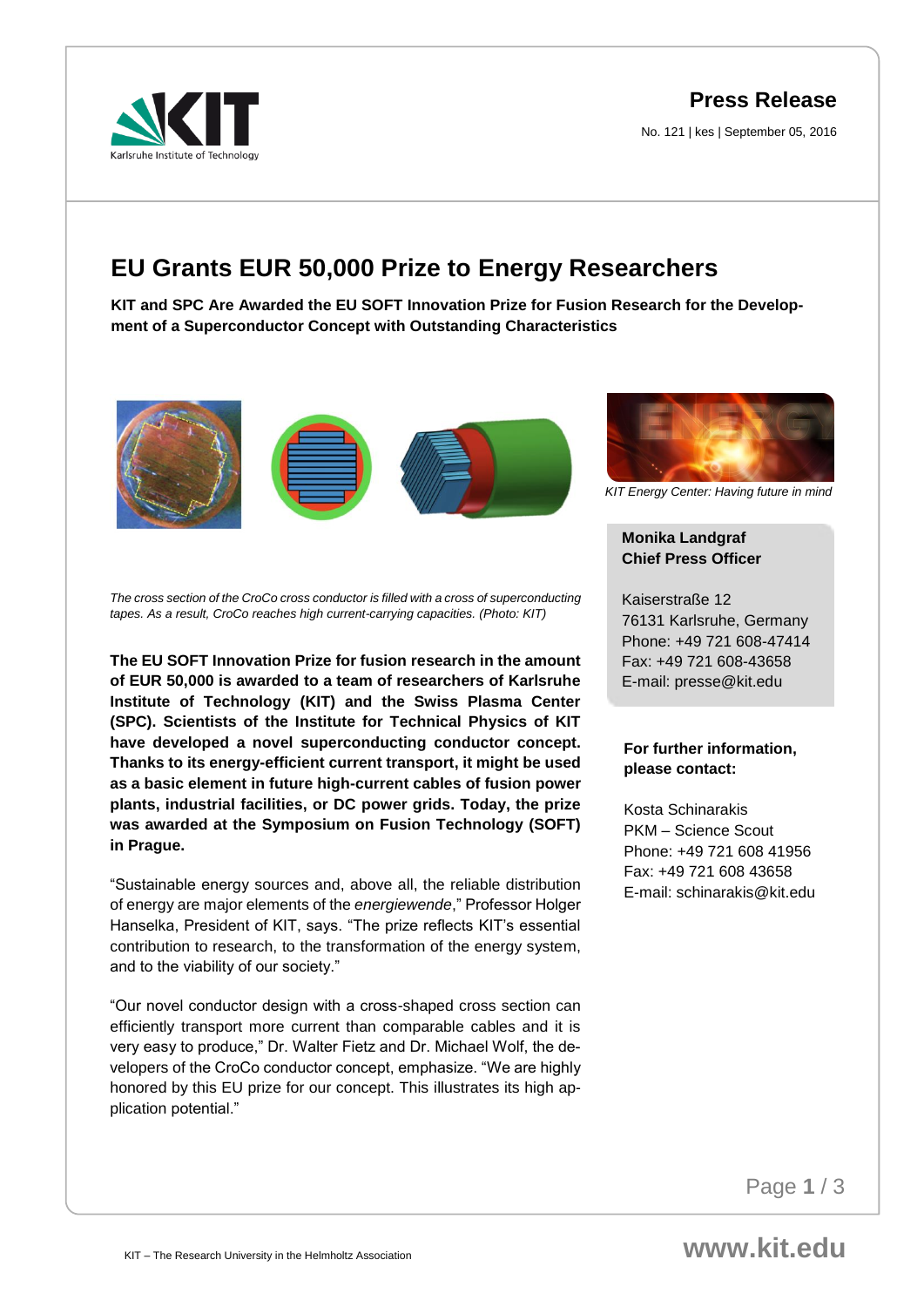## **Press Release**

No. 121 | kes | September 05, 2016



The cross conductor, briefly called CroCo, developed by KIT consists of high-temperature superconducting (HTS) tapes of two different widths. These tapes are stacked and soldered over their full length, with a cross being formed in the cross section. Additional slight twisting of the tapes optimizes magnetic properties of the conductor. Finally, the conductor is packed into a copper tube, with the gaps between the cross and the tube being filled with solder. "In this way, the flat, tape-shaped superconductor is used to build a round cable, the shape of which facilitates further processing with standard processes," Fietz and Wolf explain. The patent application for the prototype production facility for the continuous production of CroCo conductors from superconducting tapes has already been filed.

High-temperature superconductors are ceramic materials that exhibit advantageous properties, such as resistance-free current transport at temperatures of typically minus 200 degrees Celsius. However, long lengths can only be produced as micrometer-thin coatings on metal tapes. The original idea to wrap flat, superconducting tapes in copper to form a cylinder was developed by the Swiss Plasma Center. Fietz and Wolf picked up this idea and developed the CroCo concept. CroCo contains more superconductor material and can be produced more stably and easily by the prototype production facility. Depending on the cooling temperature, energy transmission cables based on the CroCo concept might carry ten to hundred times more current than uncooled copper cables.

In fusion power plants, e.g. ITER, high-current cables for currents of up to 68,000 Ampere will be required for power supply of the superconducting coils generating the plasma-confining magnetic field. Cables with a current-carrying capacity of 10,000 to more than 100,000 Ampere DC are also needed for energy-intensive industries, such as aluminum smelters, computing centers, electrolytic deposition of chemical elements, or energy production in offshore wind parks. In connection with the "*energiewende"*, superconducting cables may be used to establish direct voltage grids for transmitting renewable energies from the producer to the consumer without any losses in the future. Superconductors might help minimize material consumption and installation expenditure, space consumption, and transmission losses as well as heat production.

The SOFT Innovation Prize honors excellent ideas and developments in fusion research and is awarded at the Symposium on Fusion Technology (SOFT). The main criteria are originality, outstanding achievements, economic relevance, and prospects of success. The prize money is to be used for the further development and commercialization of the technology. The SOFT Innovation Prize is supported by the



*The inner conductor of CroCo consists of flat, superconducting tapes of different widths. (Photo: KIT)*